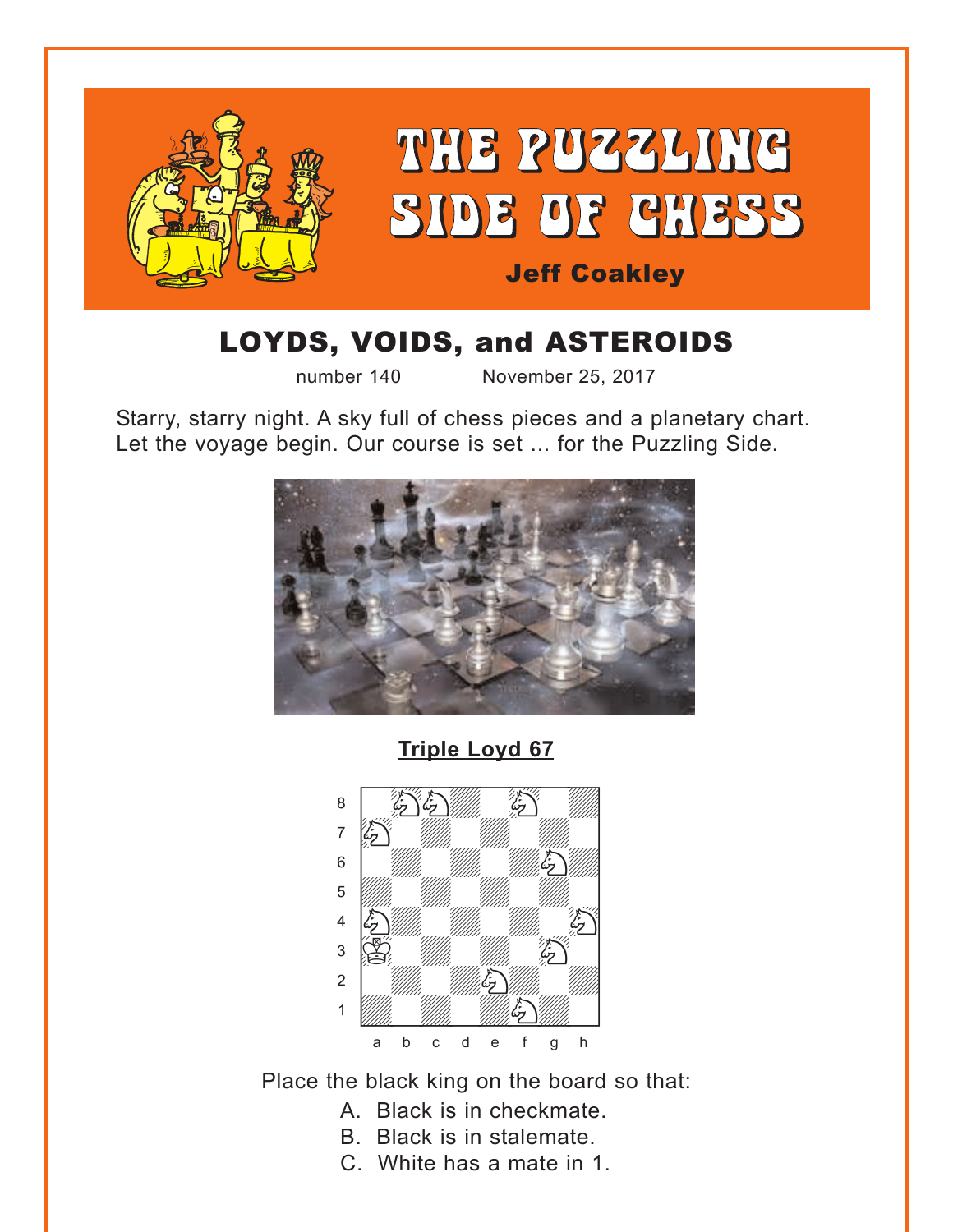<span id="page-1-0"></span>There are more than a billion asteroids orbiting the sun between Mars and Jupiter. Space rocks floating through the cosmos, like the remains of a disintegrated planet, or the makings of a planet that never formed.

The smallest are the size of a pebble, but over a million asteroids have a diameter greater than one kilometre. Two hundred of these giant boulders are greater than 100 km across. The largest by far is Ceres at 950 km, one fourth the size of our moon.



**[Triple Loyd 68](#page-8-0)**



Place the black king on the board so that:

- A. Black is in checkmate.
- B. Black is in stalemate.
- C. White has a mate in 1.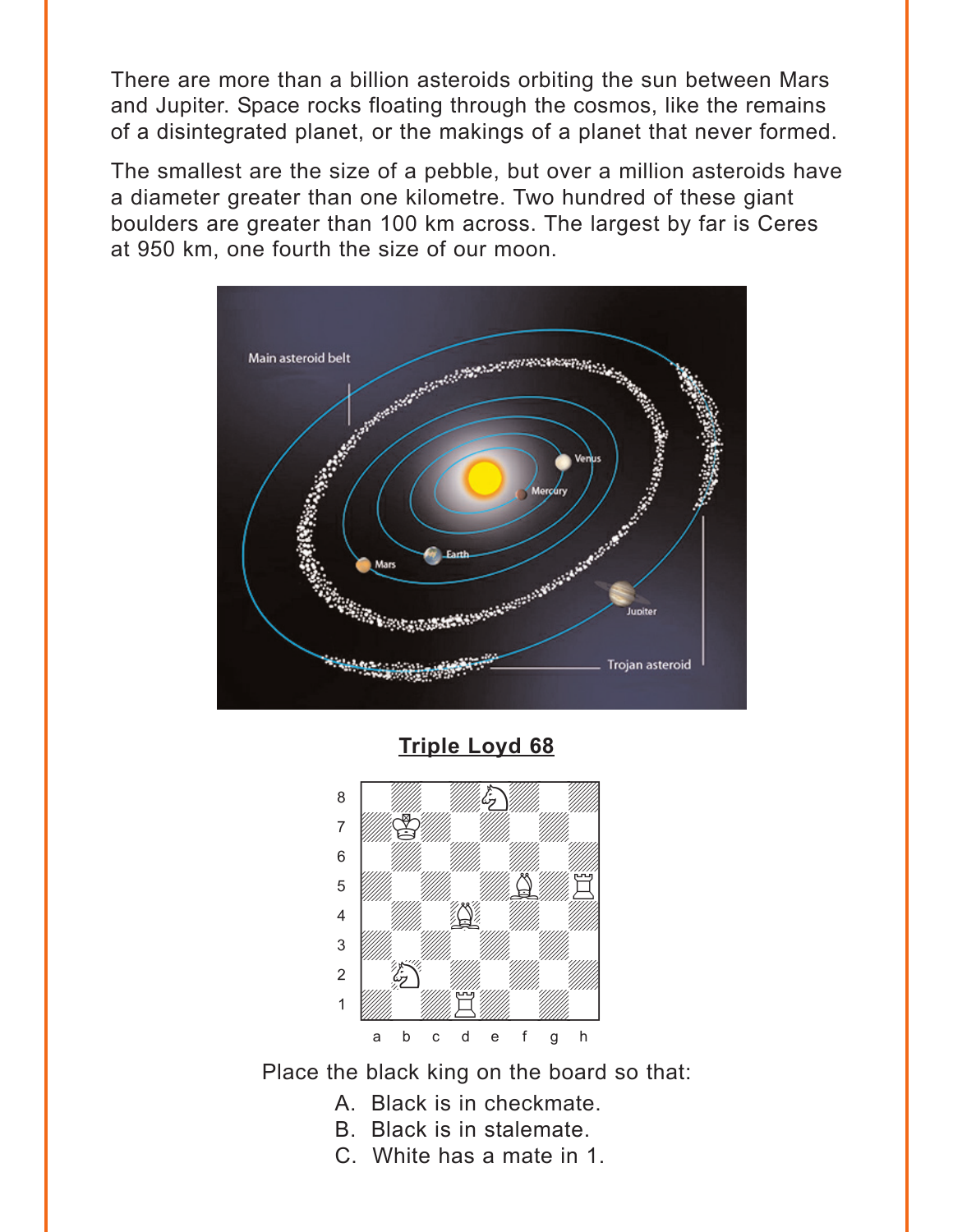## **Inverted Loyd 42**

<span id="page-2-0"></span>

Place a white queen, rook, bishop, and knight on the board so that White has mate in 1.



The dwarf planet Ceres

Ceres was discovered in 1801 by Italian astronomer Giuseppe Piazzi. Named for the Roman goddess of agriculture, Ceres consists of rock and ice. That's right, folks, good old  $H_2O$ .

Originally considered a planet, it was later reclassified as an asteroid when similar objects were found in the same orbit. The term asteroid was coined by British astronomer William Herschel, from the Greek word 'asteroeides' meaning "star-like".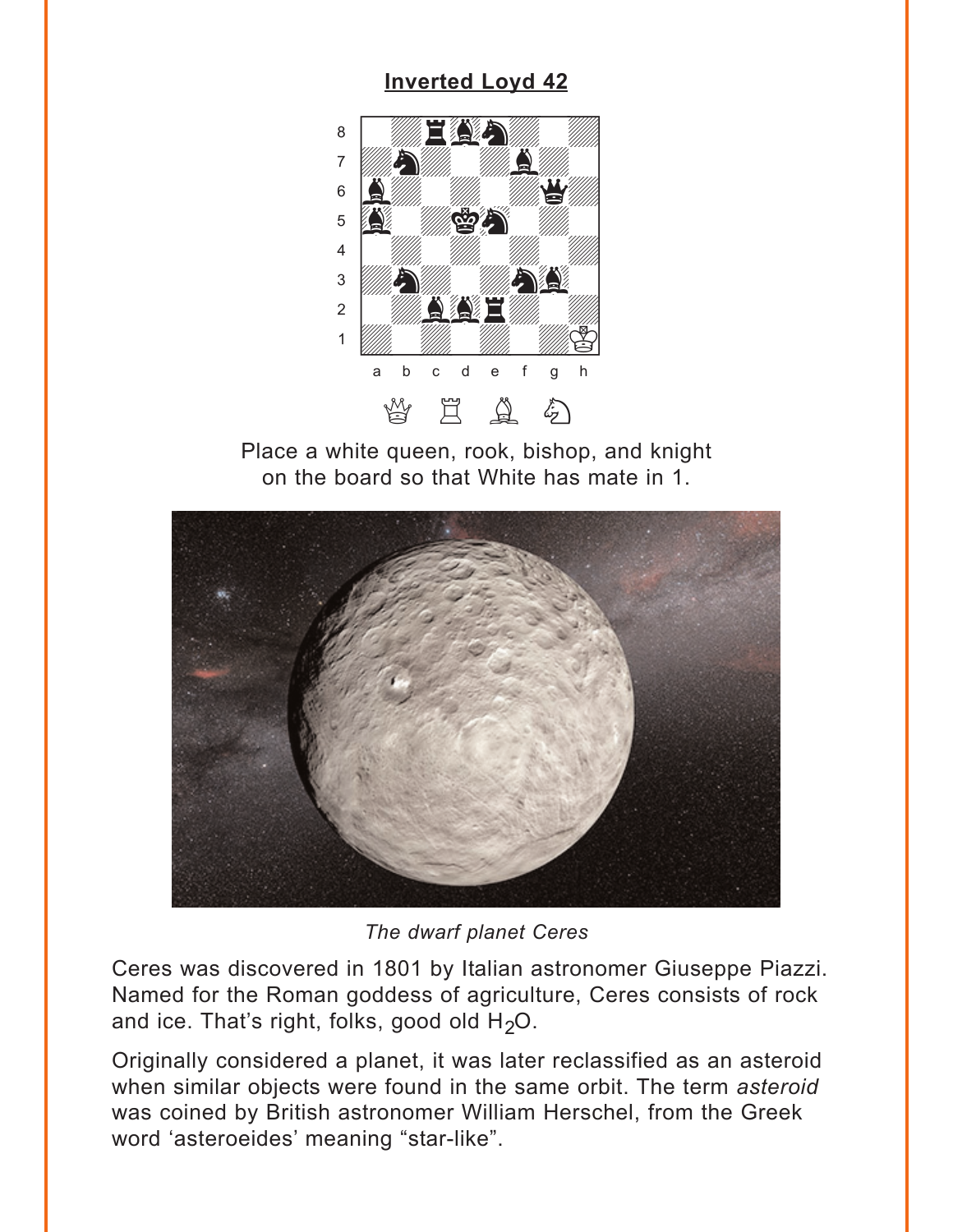<span id="page-3-0"></span>Science continues to expand its horizons, and its vocabulary. In 2006, the *International Astronomical Union* officially promoted Ceres to the status of *dwarf planet*, the same designation as Pluto, which failed to meet the new criteria for planethood.

*A planet is a celestial body that circles the sun without being some other object's satellite, is large enough to be rounded by its own gravity (but not so big that it begins to undergo nuclear fusion, like a star) and has "cleared its neighborhood" of most other orbiting bodies.*



The next puzzle is a twin to the previous inverted loyd, with rook/e2 and queen/g6 switching places.



### **[Inverted Loyd 43](#page-9-0)**

Place a white queen, rook, bishop, and knight on the board so that White has mate in 1.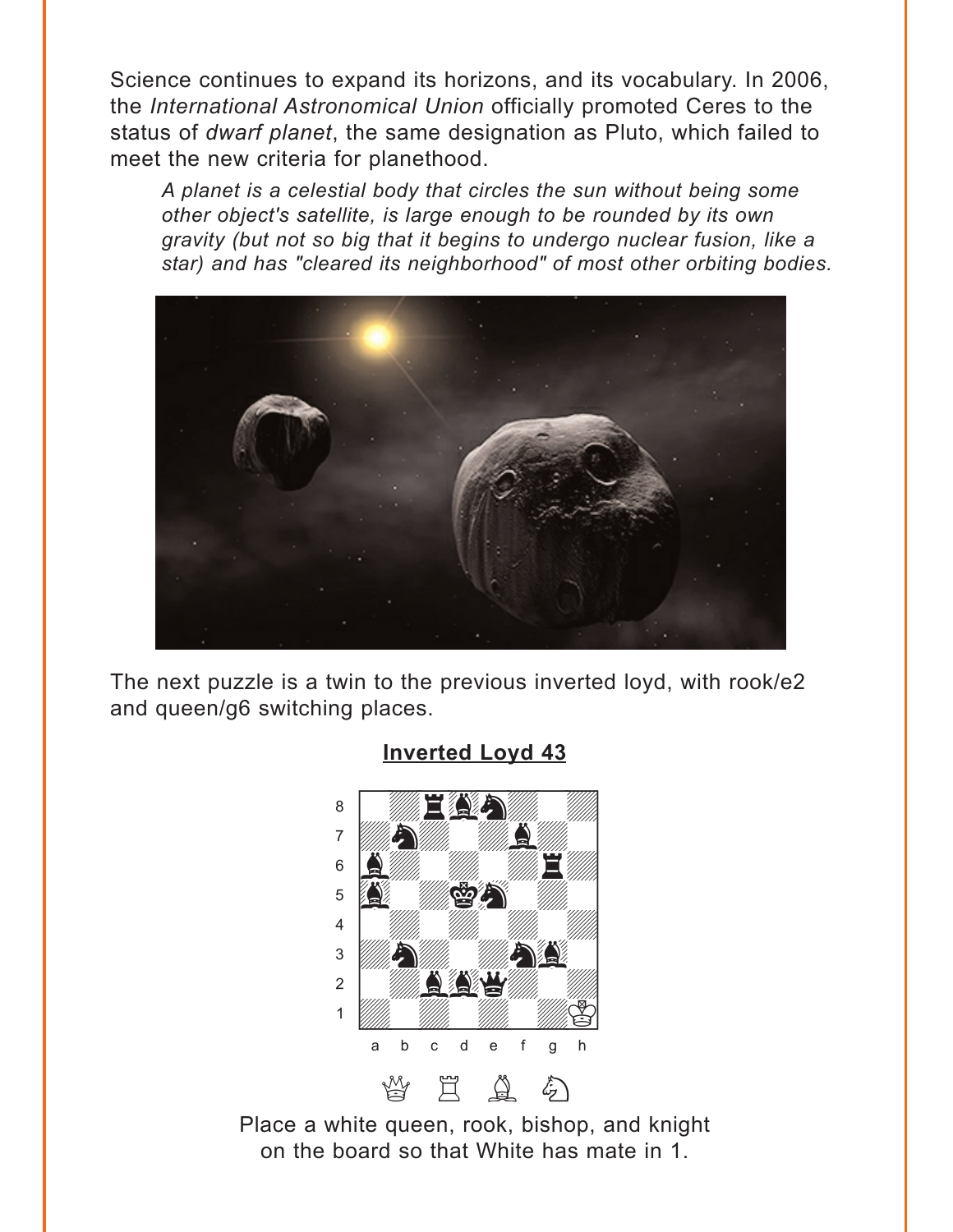<span id="page-4-0"></span>The goal in the following puzzle is to create a knightless void. For three more voids, see columns 113,118,134.



### **Synthetic Game 33**

Compose a game that ends with all knights captured before White's 6th move.

Five moves by each side, no knights left on the board.



Most meteors (or "shooting stars") are asteroids which have fallen out of orbit and entered the Earth's atmosphere. If they hit the ground before burning out, we call them meteorites. The bigger the rock, the greater the impact.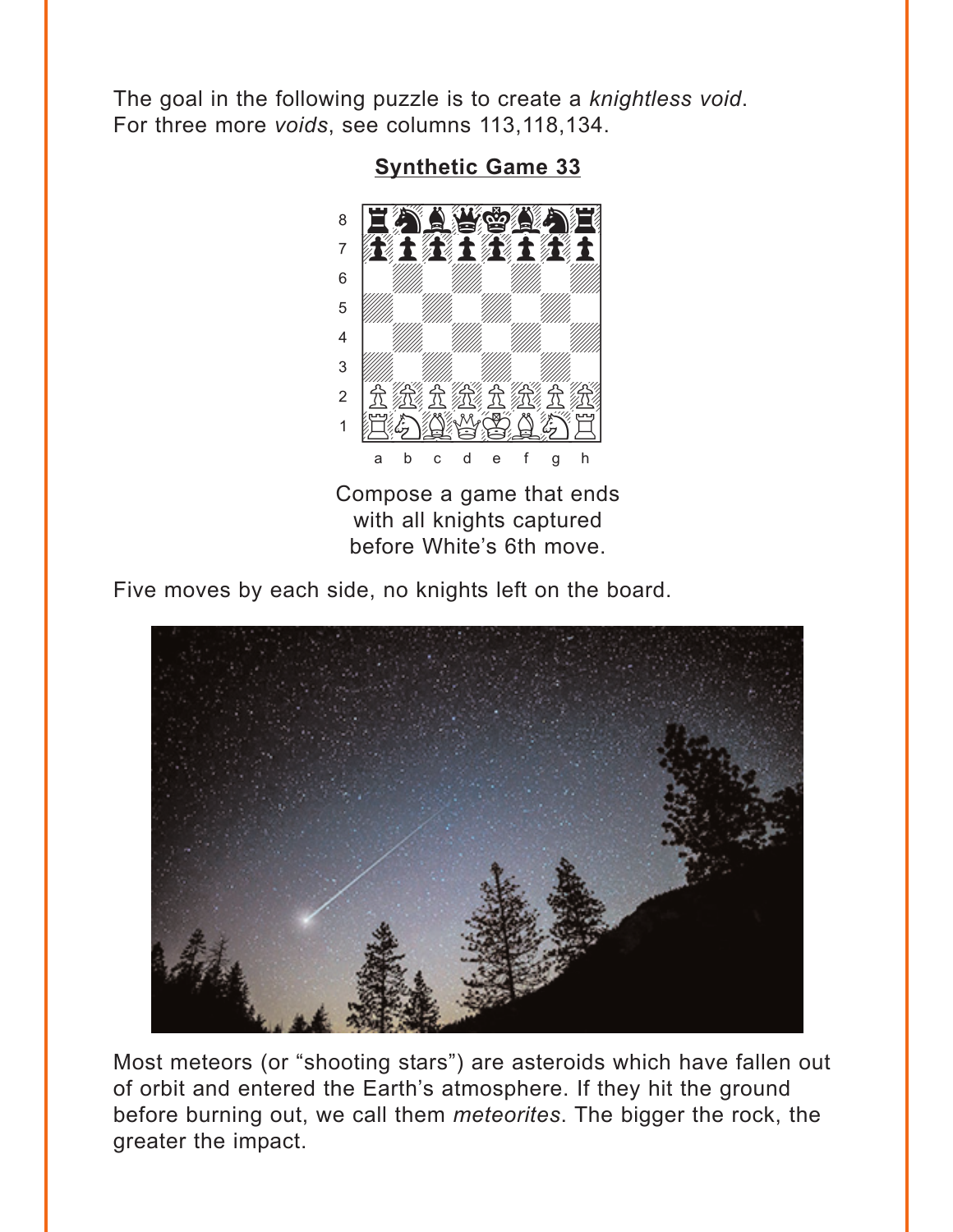<span id="page-5-0"></span>So, you may ask, what do asteroids have to do with chess? Surprisingly, more than you might imagine!

As noted earlier, the word asteroid means "star-like". The following relatively simple maze features two chessboard *star-like manoeuvres*.



**[Chess Maze 19](#page-11-0)**

Knight Maze in 16

Only the white knight moves. Find the shortest path to capture the black king, without taking any pieces or moving to a square attacked by a black piece.

This puzzle is a *Toronto style* chess maze. Captures are not allowed. For more details, see column 69.



*Meteor Crater. Winslow, Arizona. Diameter 1.2 km.*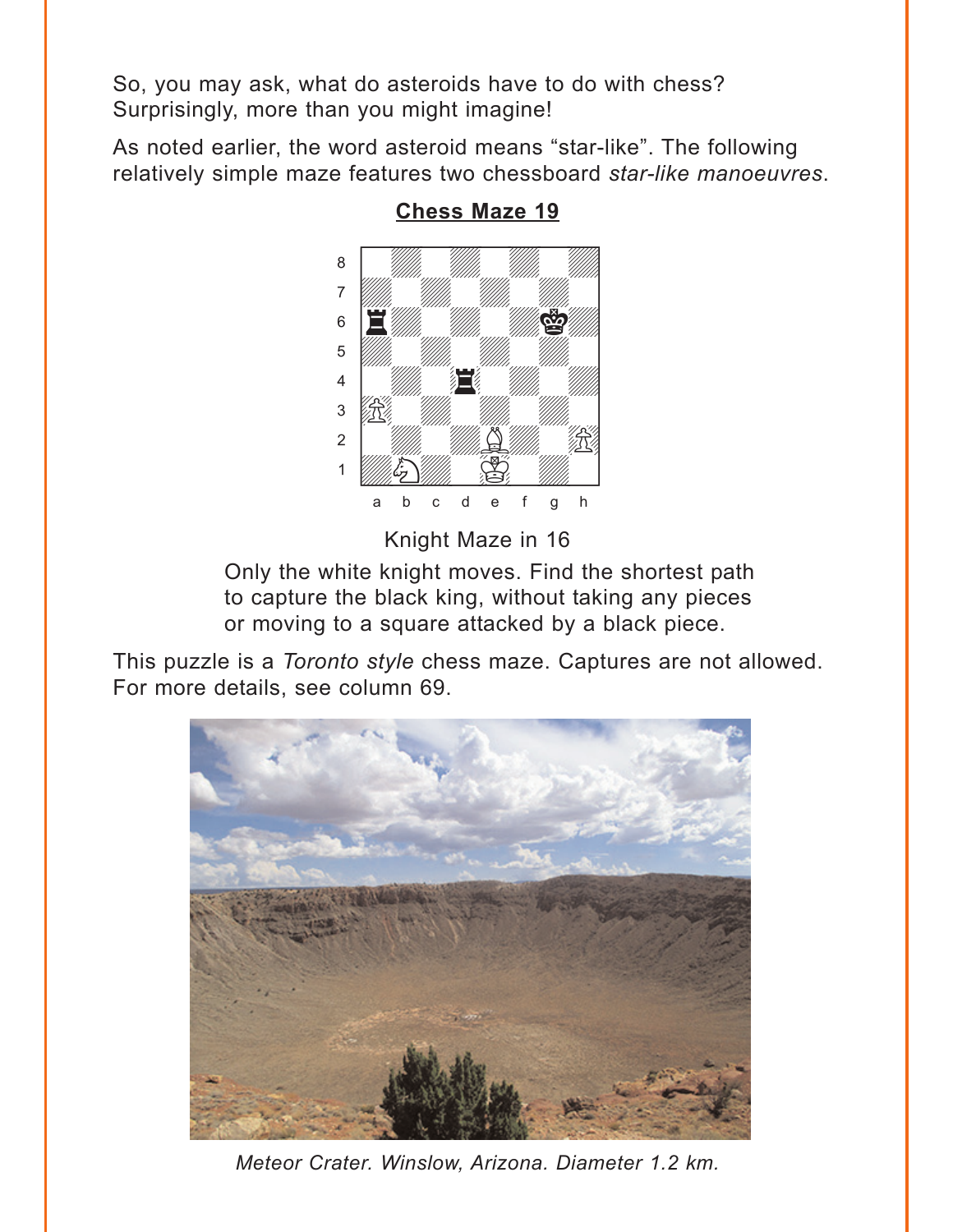<span id="page-6-0"></span>Star-like knight manoeuvres are not the only connection between asteroids and chess. There is also the name game.

Over 500,000 *minor planets*, most of which are asteroids, have been catalogued and assigned a number. 20,000 have also been given names, usually proposed by the person who discovered them, and often in honour of a famous Earthling.

Three asteroids are named after world chess champions! Alekhine, Karpov, and Anand have each been immortalized as a stellar object. Asteroids 1909, 90414, and 4538.

Also so honoured are Vladimir Nabokov, author and chess composer, and Francesc Vicent, Spanish player who wrote the first book of modern chess in 1495. *Libre dels jochs partits dels schacs en nombre de 100*. Asteroids 7232 and 78071.

### **[Double Defensive Knight Loop Maximizer](#page-12-0)**



Place the maximum number of knights on the board so that each knight is defended exactly twice.



*Mr. Spock, Master of 3-Dimensional Chess, asteroid 2309 portrayed by Leonard Nimoy, asteroid 4864*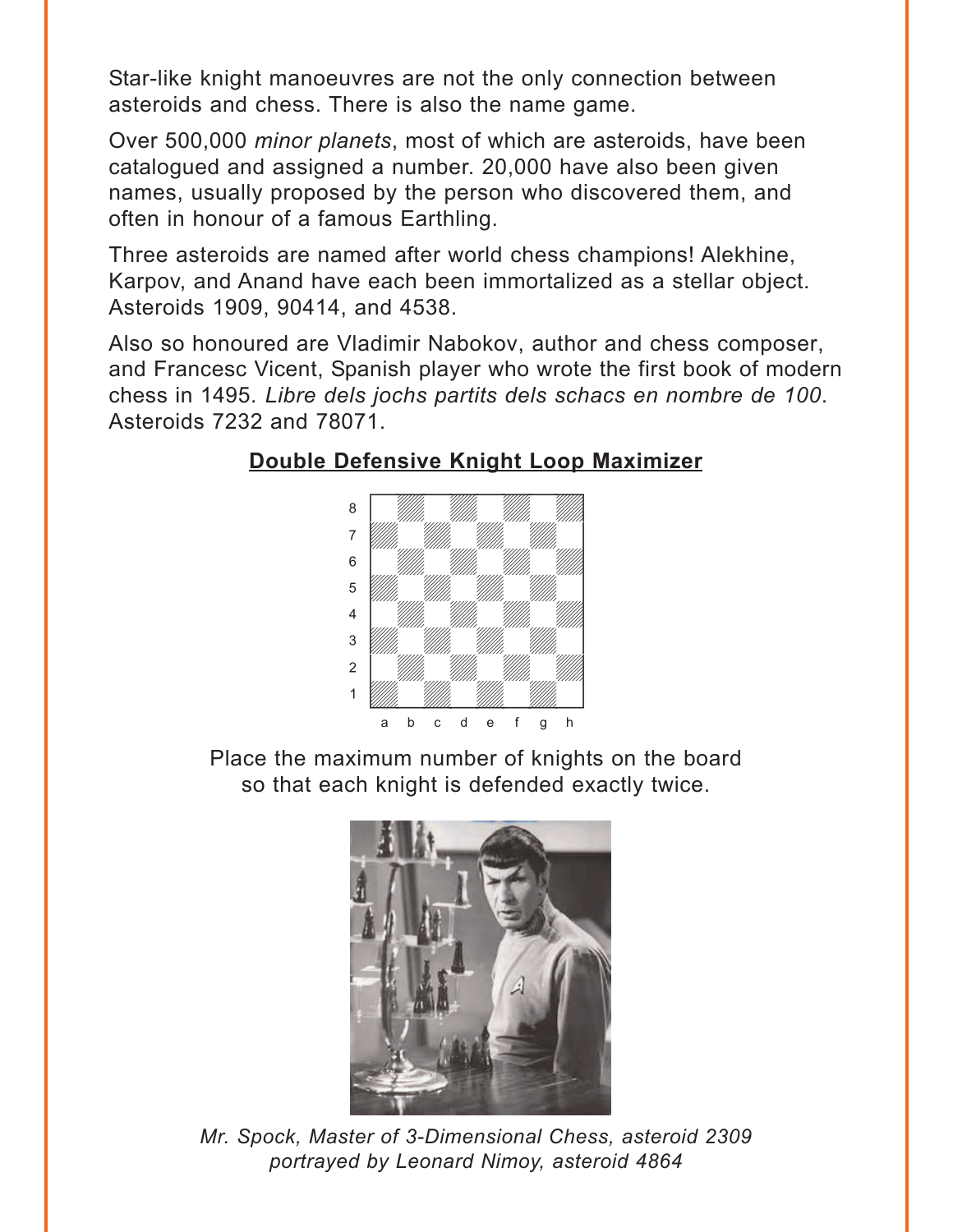# <span id="page-7-0"></span>**SOLUTIONS**

All problems by J. Coakley, *Puzzling Side of Chess* (2017). Inverted loyds 42 and 43 were previously published in May 2017 in the *Saturday Puzzles* column at *superproblem.ru*.

**PDF hyperlinks.** You can advance to the solution of any puzzle by clicking on the underlined title above the diagram. To return to the puzzle, click on the title above the solution diagram.



**[Triple Loyd 67](#page-0-0)**

A perplexing array of knights.



*Itowaka, nonspherical like most asteroids.*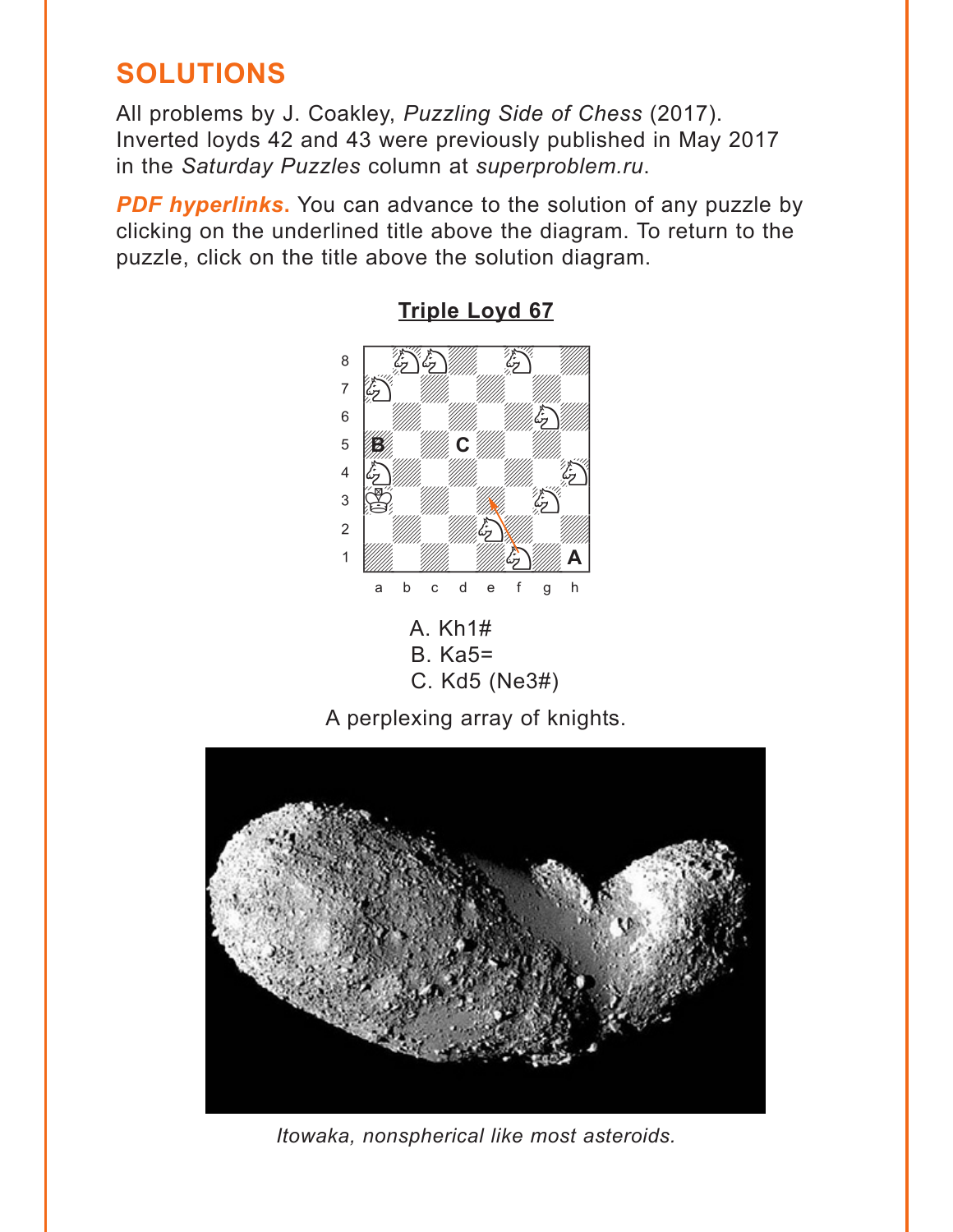#### <span id="page-8-0"></span>**[Triple Loyd 68](#page-1-0)** A. Kc1# B. Kd5= C. Ke2 (Bg4#) where  $\frac{1}{2}$  is the set of  $\frac{1}{2}$  is the set of  $\frac{1}{2}$  $\begin{picture}(40,40) \put(0,0){\vector(1,0){10}} \put(1,0){\vector(1,0){10}} \put(1,0){\vector(1,0){10}} \put(1,0){\vector(1,0){10}} \put(1,0){\vector(1,0){10}} \put(1,0){\vector(1,0){10}} \put(1,0){\vector(1,0){10}} \put(1,0){\vector(1,0){10}} \put(1,0){\vector(1,0){10}} \put(1,0){\vector(1,0){10}} \put(1,0){\vector(1,0){10}} \put(1,0){\vector(1,0){10}} \put(1,$ adka Millim Millim Millim Katalonia a Millim Katalonia a Tanzania a Millim Katalonia a Tanzania a C  $\begin{bmatrix} \begin{array}{ccc} \text{S} & \text{S} \end{array} & \text{S} & \text{S} & \text{S} & \text{S} & \text{S} & \text{S} & \text{S} & \text{S} & \text{S} & \text{S} & \text{S} & \text{S} & \text{S} & \text{S} & \text{S} & \text{S} & \text{S} & \text{S} & \text{S} & \text{S} & \text{S} & \text{S} & \text{S} & \text{S} & \text{S} & \text{S} & \text{S} & \text{S} & \text{S} & \text{S} & \text{S} & \text{S$  $\mathbf{B}$   $\mathbf{B}$   $\mathbf{B}$   $\mathbf{B}$   $\mathbf{B}$   $\mathbf{B}$   $\mathbf{B}$   $\mathbf{B}$   $\mathbf{B}$   $\mathbf{B}$   $\mathbf{B}$   $\mathbf{B}$   $\mathbf{B}$   $\mathbf{B}$   $\mathbf{B}$   $\mathbf{B}$   $\mathbf{B}$   $\mathbf{B}$   $\mathbf{B}$   $\mathbf{B}$   $\mathbf{B}$   $\mathbf{B}$   $\mathbf{B}$   $\mathbf{B}$   $\mathbf{$  $\frac{1}{\sqrt{2}}$   $\frac{1}{\sqrt{2}}$ 3 *William William William William William William William William William William William William William William W*  $\sim$   $\frac{1}{2}$   $\frac{1}{2}$   $\frac{1}{2}$   $\frac{1}{2}$   $\frac{1}{2}$   $\frac{1}{2}$   $\frac{1}{2}$   $\frac{1}{2}$   $\frac{1}{2}$   $\frac{1}{2}$   $\frac{1}{2}$   $\frac{1}{2}$   $\frac{1}{2}$   $\frac{1}{2}$   $\frac{1}{2}$   $\frac{1}{2}$   $\frac{1}{2}$   $\frac{1}{2}$   $\frac{1}{2}$   $\frac{1}{2}$   $\frac{1}{2}$   $\frac{1}{$ 1 *Udward Rhoe Elling William Communication* a b c d e f g h **B C A**



*Ida and her moon Dactyl The only known asteroid with a satellite. (diameters: 31 and 1.4 km)*

# *The Puzzling Side of Orbits*

Normally we say that the moon goes around the earth. But from a cosmic gravitational perspective, it is more accurate to say that the earth and moon go around each other, and the two of them, an interlocked pair, revolve together around the sun.

The same logic, from a wider galactic point of view, can be applied to the solar system as a whole. In that case, we may boldly assert that the sun and earth revolve around each other! Copernicus and Ptolemy were both correct. Sort of.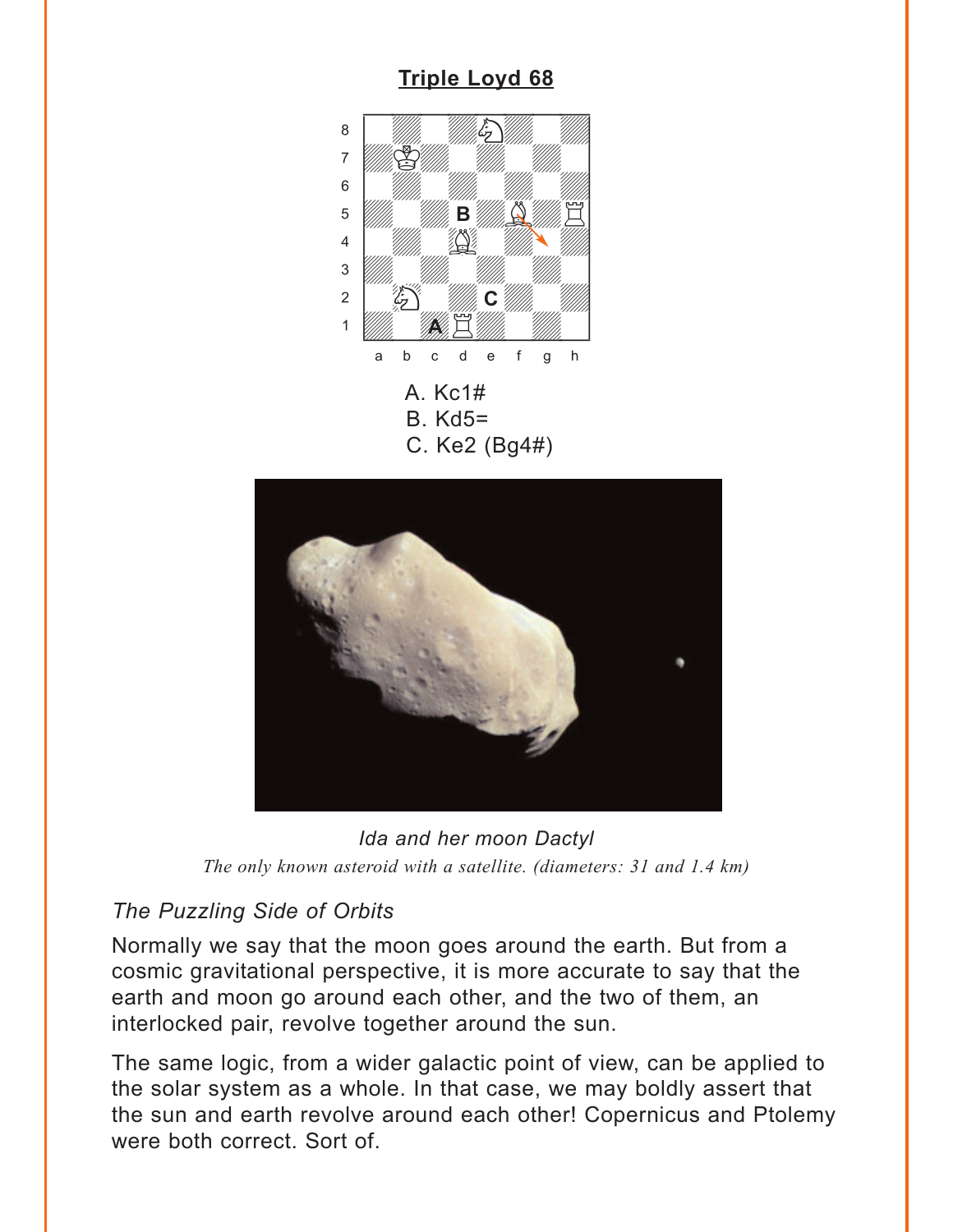### **[Inverted Loyd 42](#page-2-0)**

<span id="page-9-0"></span>

Qf5, Rc7, Bd3, Nb5 were added. 1.Bc4#



**[Inverted Loyd 43](#page-3-0)**



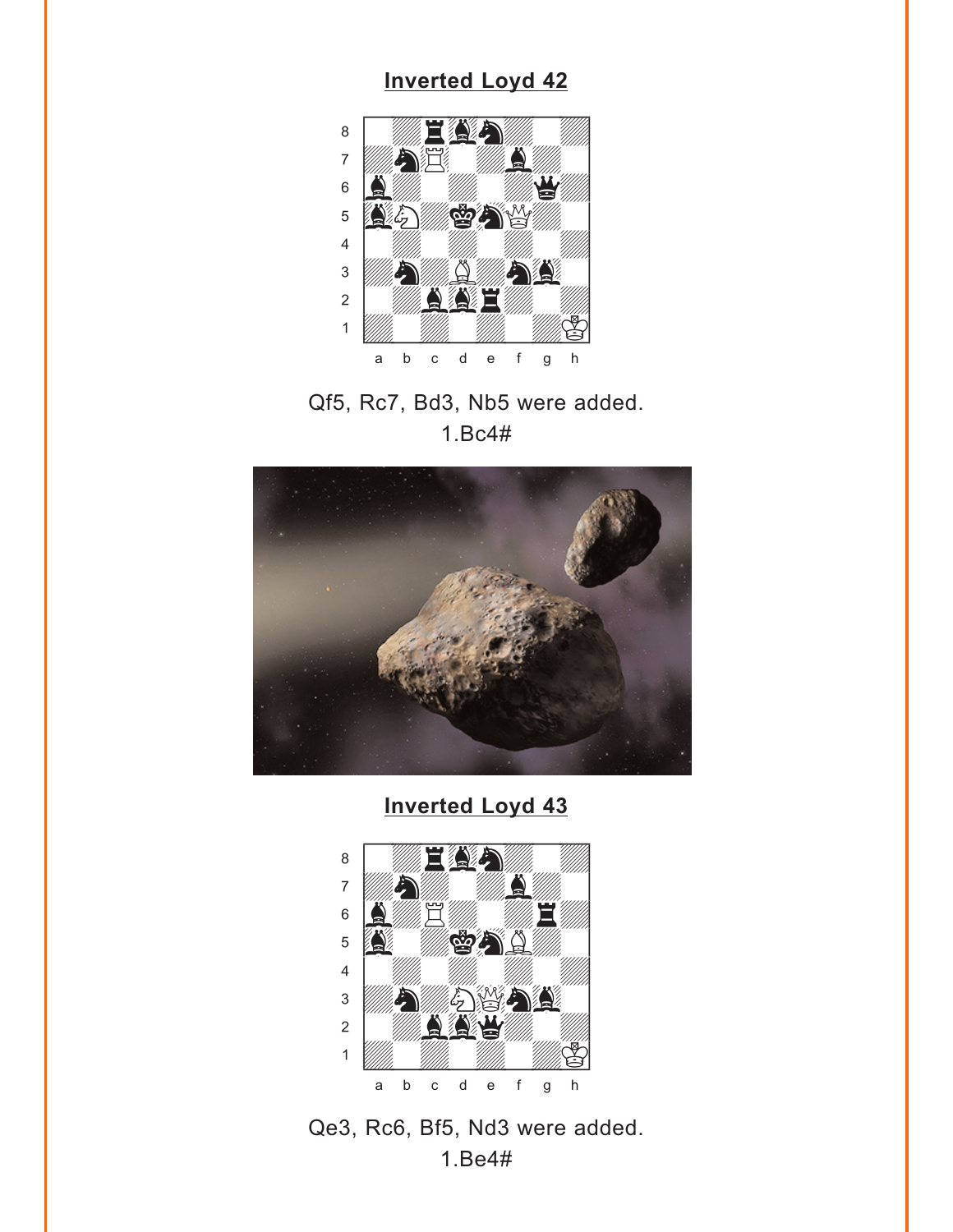### **[Synthetic Game 33](#page-4-0)**

<span id="page-10-0"></span>

1.Nf3 Nf6 2.Nd4 Nd5 3.Nc6 Nc3 4.Nxb8 Nxb1 5.Rxb1 Rxb8

The solution is not unique. 2.Ne5 and/or 2...Ne4 can also be played. Note that the reflected approach with 1.Nc3 fails because 3.Nf6+ is check.

A nearly identical puzzle, and perhaps more entertaining, is this non-unique proof game.



This position was reached after Black's sixth turn. How?



**solution** same as above, plus 6.Ra1 Ra8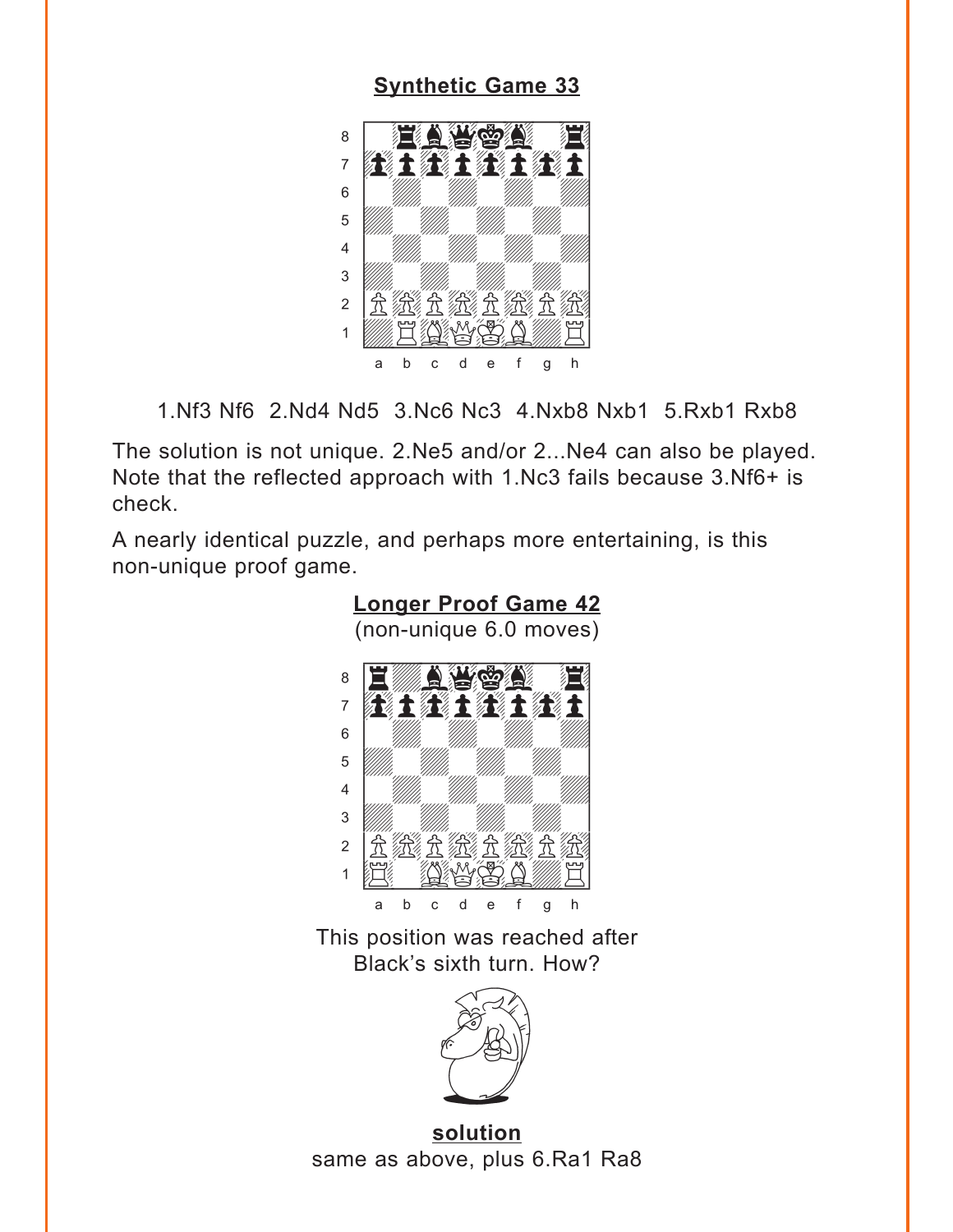<span id="page-11-0"></span>**[Chess Maze 19](#page-5-0)**



Knight Maze in 16

Nb1-c3-a2-c1-b3-a1-c2-e3-f1-g3-h1-f2-h3-g1-f3-e5xg6

*asteroid 1 asteroid 2*

Do you see the stars?

### *Music of the Spheres*

A lot of astronomers must be fans of rock'n' roll. The list of asteroids named for rock bands and musicians reads like the Who's Who at the Hall of Fame. Here are some of the greats that have been "inducted" into asteroid heaven:

Beatles, Led Zeppelin, Pink Floyd, Rolling Stones, Creedence Clearwater Revival, Procol Harum, Simon & Garfunkel, Bee Gees, Motorhead, Yes, ZZ Top, and quite appropriately, Bill Haley and the Comets.

Jimi Hendrix, David Bowie, Elvis Presley, Chuck Berry, Buddy Holly, John Lennon, Paul McCartney, George Harrison, Ringo Starr, Bob Dylan, Eric Clapton, Roger Waters, Jimmy Page, Freddie Mercury, Mark Knopfler, Peter Gabriel, Brian Wilson, Bruce Springsteen, Jerry Garcia, Carlos Santana, Joe Satriani, and Frank Zappa.

Other musicians include Louis Armstrong, Frank Sinatra, Miles Davis, Billie Holiday, Mahalia Jackson, Stevie Wonder, Aretha Franklin, Enya, Luciano Pavarotti, Django Reinhardt, and any classical composer you can think of.

Rock on.